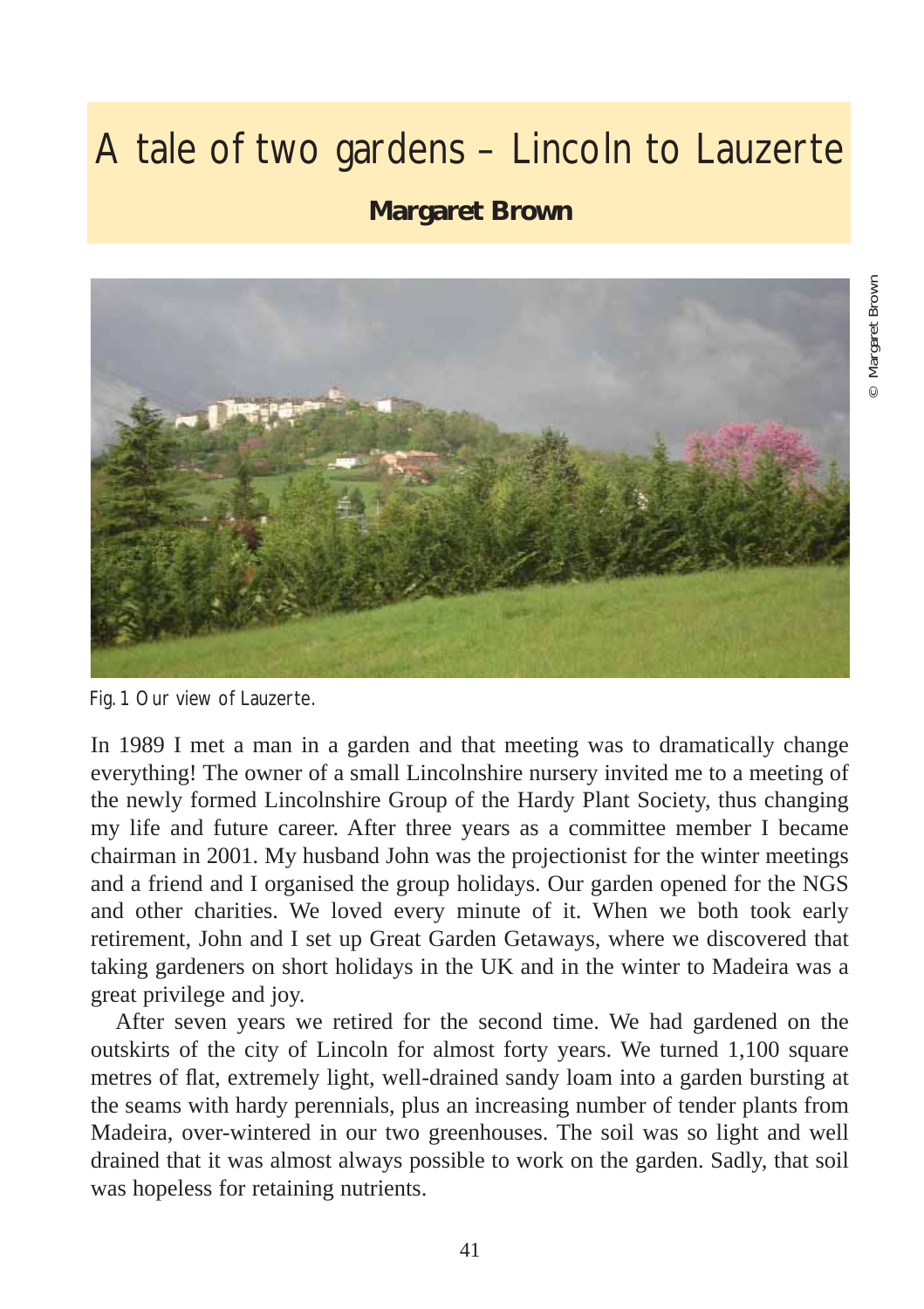

Fig. 2 The National Collection of twopronged forks

We agreed that the time had come to downsize. So, what did we do? After talking about it for 30 years, we finally bought a house in Lauzerte in the Tarn et Garonne, in south-west France. It is almost twice as big as our Lincoln home with a garden of 2,500 square metres. Hardly downsizing, is it? Everything about our new plot is different and more difficult. The soil is very heavy clay, parts of which can lie under water in winter. It becomes a skating rink after rain and in mid-July an impenetrable, hard baked crust with two-inch-wide cracks. It is on a slope which we have now terraced. Our drive has an incline of 1 in 4. Previously surrounded by houses, we are now bordered by fields. To our left, this year's crop was barley. Here's hoping that next year may

bring sunflowers. To the right is a meadow, with orchids, which is cut for silage. The views from our garden and balcony are spectacular. To the south we look across the valley of the little River Lendou, to the arable fields, vineyards and orchards beyond. To the west we have a magnificent view of our medieval hilltop village, Lauzerte, classed as one of the most beautiful villages in France (fig. 1). We feel very proud as this government category lists only 144 French villages.

Are you impressed to know that we hold the French National Collection of two-pronged forks? John struggled on with a four-pronged fork which quickly became three and then reduced itself to two prongs. Two others quickly followed their brother. Conventional digging is out. Garden forks are no match for our heavy clay unless soil conditions are perfect, so a 'motoculteur' is the answer. We have a Merry Tiller for finer work but borrow our neighbour's heavy-duty cultivator for the initial heavy graft.

So what is a typical French garden? In our region of the Quercy Blanc, (named after the white stone), a small front garden will have a lawn, a pampas grass and a conifer. The only colour will be from the pots or window boxes of scarlet pelargoniums. Occasionally there may be a hedge between properties. They seem very keen on 'pretty' hedges. When we bought *Photinia* x *fraseri* 'Red Robin' to replace a conifer hedge which was well past its sell-by date, our neighbour wondered why we didn't buy a yellow-leaved plant (I think she meant the variegated eleagnus) to plant alternately with the photinia. Wow! If the front or back garden is large then trees, one each of perhaps fifteen different varieties, will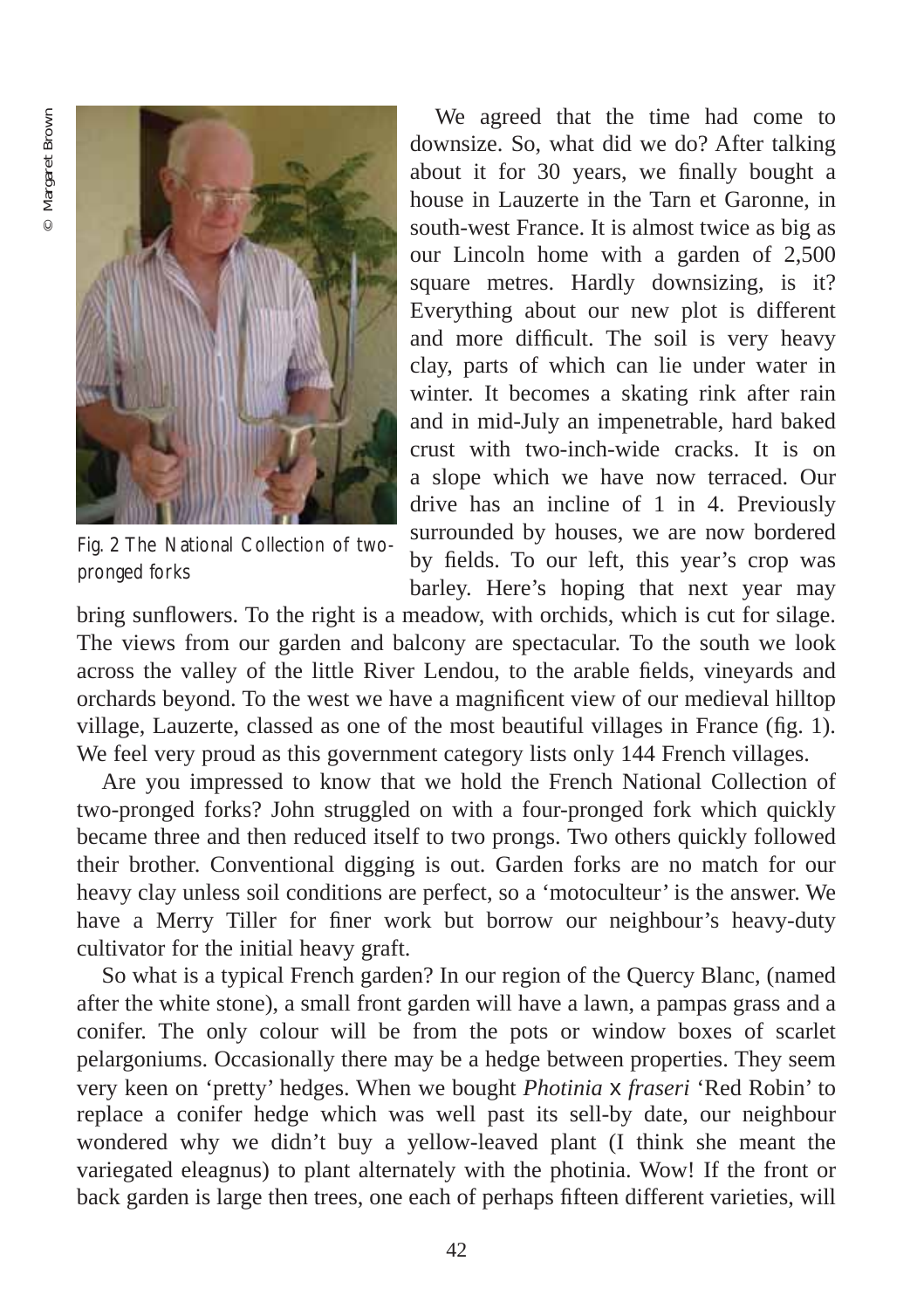be planted like pieces on a chess board. All planted singly and equidistant. Garden design has no part to play in this arrangement. What is the deciding factor? They must be spaced so that the master of the house can cut the grass beneath and between the trees riding on his sit-on mower, which is often his only involvement in the garden. House walls may be covered by wisteria in the earlier months, then climbing roses and Fig. 3 Our potager when we moved in. lastly *Campsis radicans* (trumpets of Jericho).

The rear garden is where it all happens. Fruit trees dominate, as fruit is one of the main farm crops in this region: walnuts, hazelnuts, apples, cherries, apricots, peaches, nectarines, greengage plums and black plums both for eating and for drying into prunes.

Everyone has a potager; its size depends on the number in the family and on the housewife's ability to conserve the fruit and vegetable crop. Over two years our potager took shape (figs  $2, 3 \& 4$ ) and it's now highly productive (figs 5, 6, 7 & 8). Even with a freezer, a lot of preserving is still done in Kilner-type jars. In our sous-sol (the ground floor which resembles a huge cellar) we have enough preserves to feed the whole village in the event of a third world war. We learn from our neighbours and we have adopted their potager watering methods. They run trickle





Fig. 4 Potager cleared, boxes of plants from England – waiting.



Fig. 5 2008, retaining walls in place and under construction.

© Margaret Brown

Margaret Brown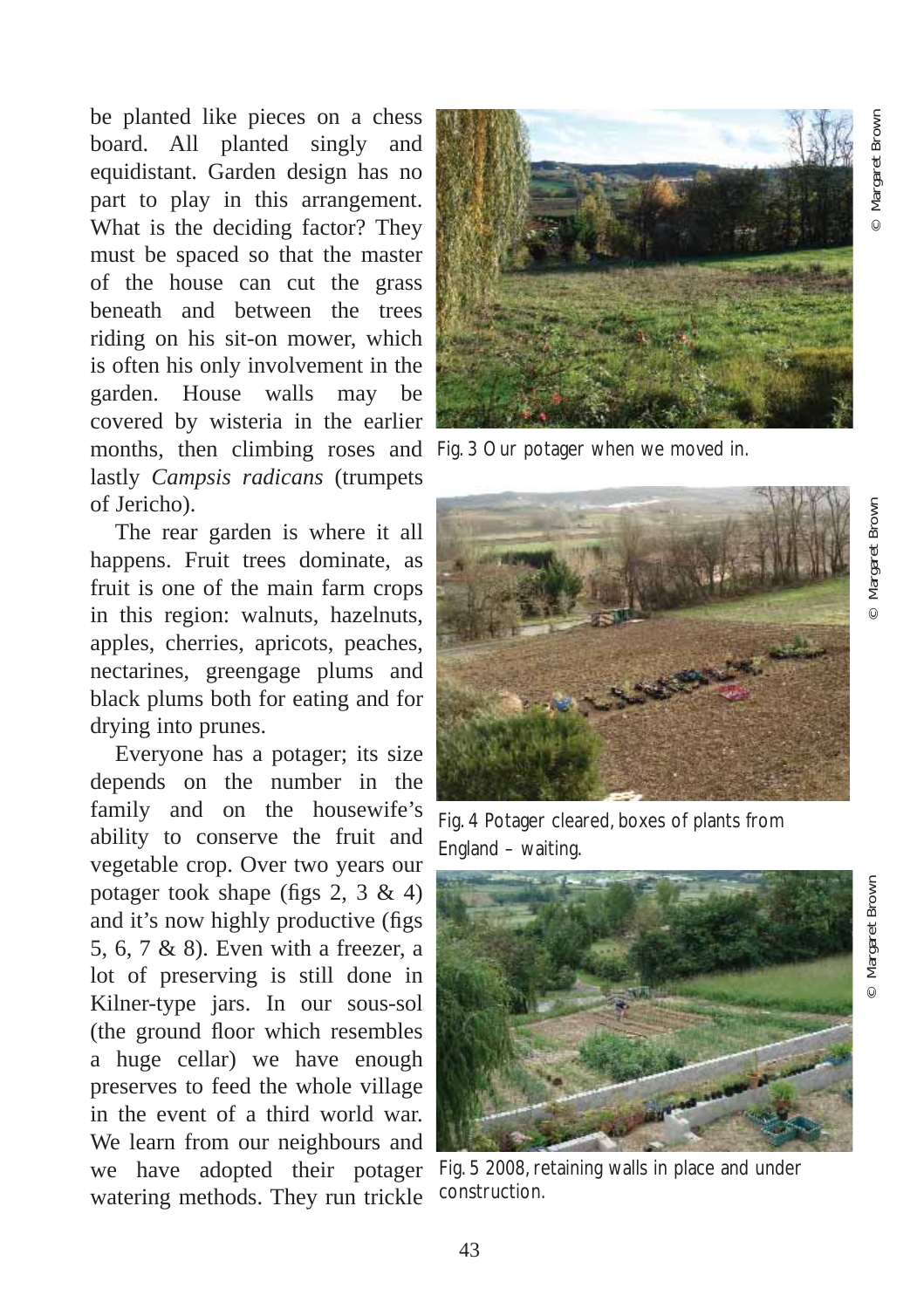

Fig. 6 John with our first pasteque – a speciality of the region, rather like cream-coloured watermelon. Fantastic for jam.

hose along the length of the vegetable rows when the plants are young. The plants grow up over the hose and in summer the hose is connected to a water pipe which waters the rows in turn, by just moving the connection onto the next row. It is usual to call in the local water diviner and sink a well for all garden watering. There will also be water tanks of every shape and construction. Even the smallest potager will produce French beans, tomatoes, courgettes,

onions, garlic and lettuce. Meals always include a simple bowl of tossed lettuce, served after the meat. The larger potagers will grow many different vegetables. Peas and broad beans are always planted in autumn. The peas climb up nets to a height of 4+ feet. Much easier to pick that way! Our neighbours only eat potatoes about twice a week. They get their carbohydrates from the vast quantities of bread they consume with every meal.

To complete his garden, the Frenchman has his livestock. Our wonderful neighbours, who live across the road, rear chickens, rabbits, guinea fowl, geese, ducks and turkeys. In addition to regular gifts of poultry, fruit and vegetables, we haven't had to buy an egg since we arrived.

After living here for nearly two years, there is one thing I miss more than anything else. It is talking about plants to equally enthusiastic fellow gardeners, plus being able to describe plants accurately by using their Latin plant names. My French friends don't recognise Latin names and, what's more confusing, use the French flower names! Some are quite easy to recognise; pensee, colchique, tulipe for example. But what about pivoine, glycine, rose trémière and perce-neige? Better known to us as peony, wisteria, hollyhock and snowdrop (whose French name literally means 'pierce the snow').

In January 2009 John and I became involved with a new group called Vivre Ensemble en Quercy (Living together in Quercy). Its purpose is to help newcomers to integrate into the village and surrounding area and to encourage all nationalities to work together. Guess who offered to set up a Garden Group? Correct. Moi! Thirty-one people attended our inaugural meeting at the end of January. They were mainly English with French, Dutch and Germans who all had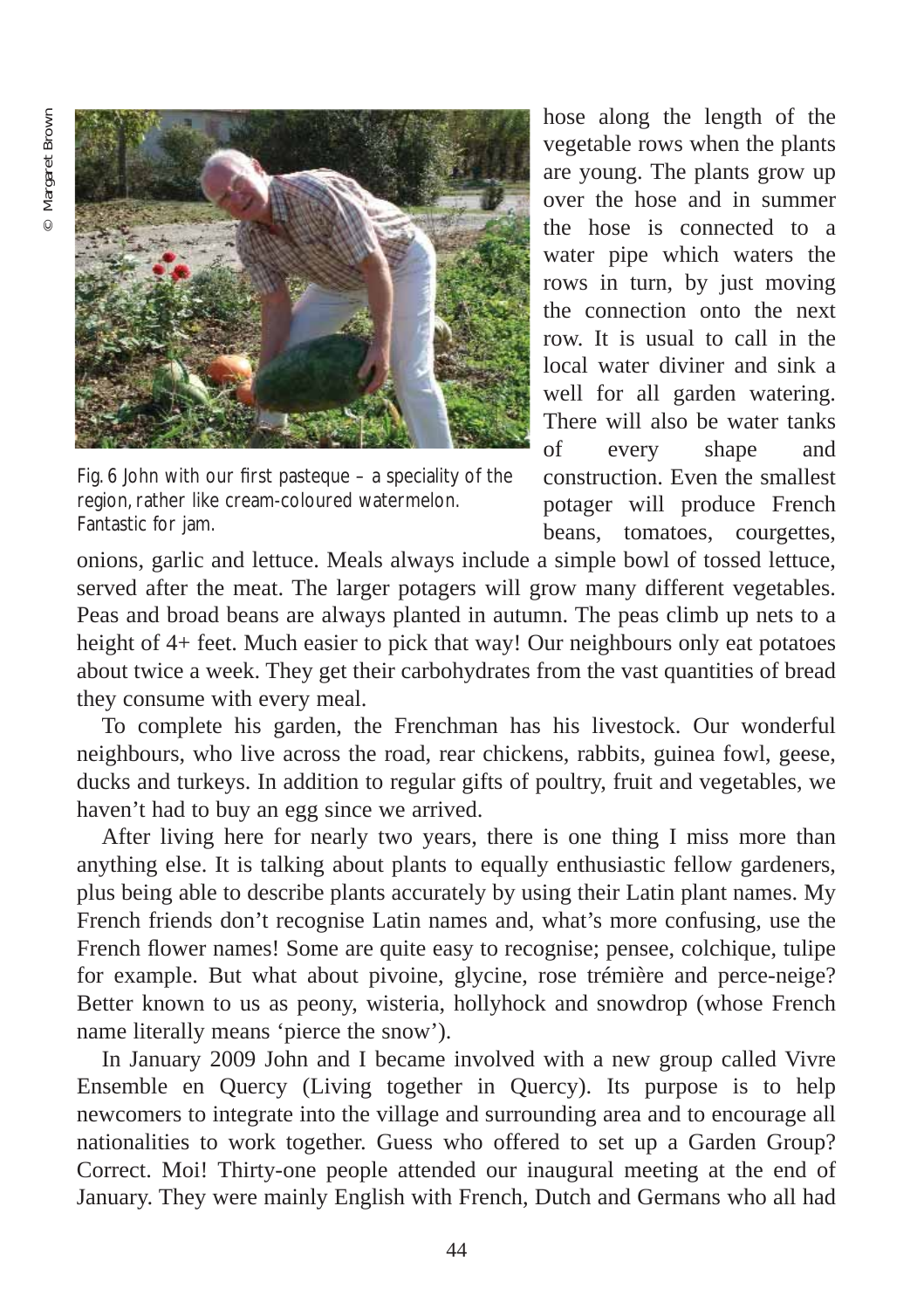Margaret Brown © Margaret Brown

Margaret Brown © Margaret Brown

varying garden interests. Some have very basic gardening knowledge, including one member who thought that tomato plants would come up every year. Six months later our membership stands at 70 and still growing. I ran a Seed Workshop and I am planning a Propagation Workshop. The loudest cries for help come from mainly English members who left a town house with a very small garden and now have a property with two hectares and they don't know where to start. Members are so eager to learn and the emerging seeds from the Seed Workshop produced excitement you would never imagine in a group of mainly senior citizens. Our mayor is very supportive and we meet monthly, rent-free, in our modern village hall.

We recently experienced a steep learning curve as emails shot round the group asking 'Have you any 'doryphores'? We quickly learned that a doryphore is a Colorado beetle. Imagine the uproar in the UK if this happened. I recalled the posters of my childhood. telling us that the authorities must be notified if we ever came across such a pest. Our neighbours do not seem unduly worried as they





Figs 7, 8 & 9 Squashes, tomatoes, white, rose and violet **garlic** 

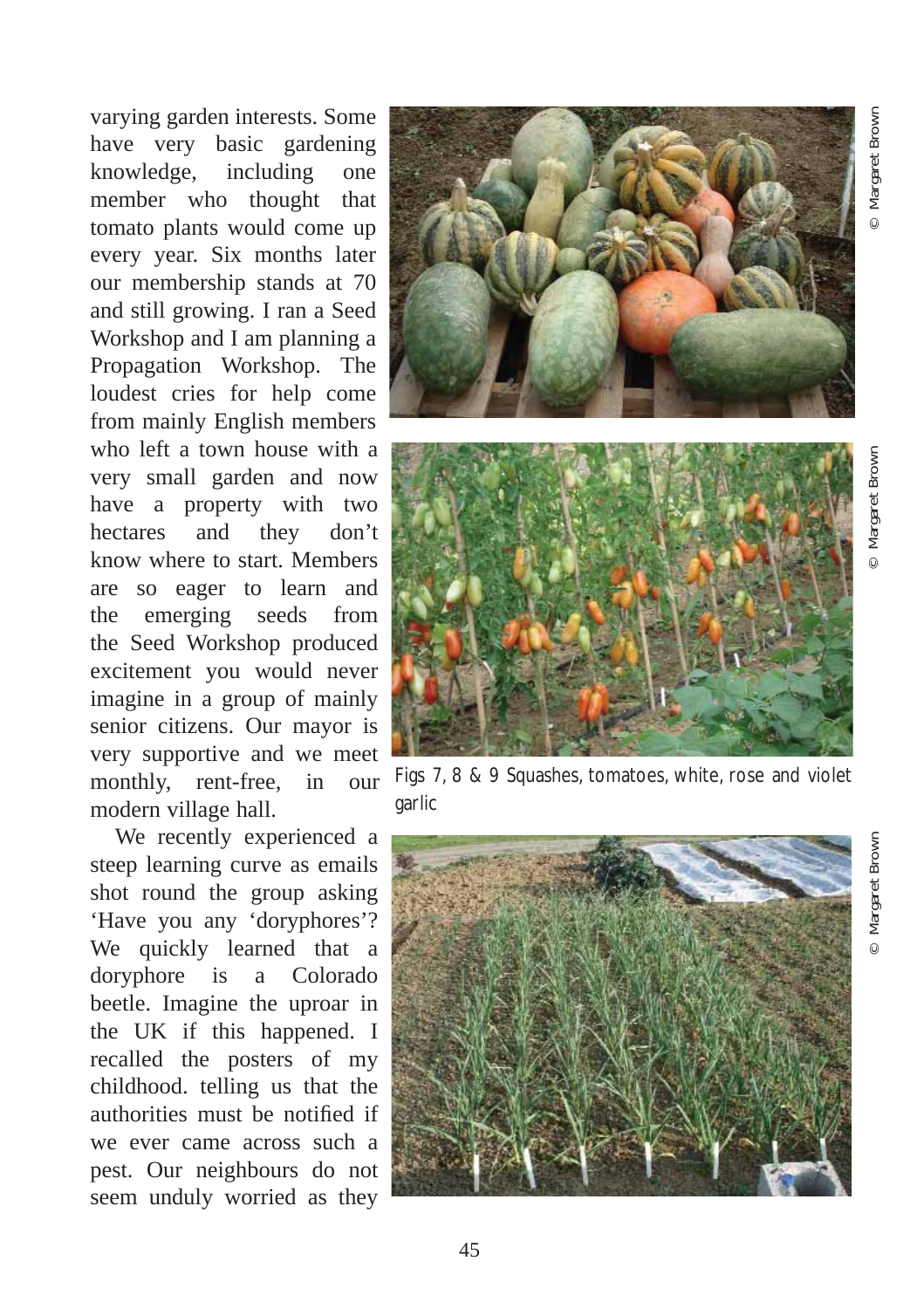

Fig. 10 April 2009: Place aux Fleurs in Lauzerte village square.

<sup>©</sup> Margaret Brown © Margaret Brown



Fig. 11 Margaret (second from left) staffs the Garden Group's stand.

grow only a few early potatoes but you can imagine our horror when we found our potatoes were covered with both the black-andyellow-striped adults and the red, squashy, ladybird-like juveniles. They eat the leaves leaving only the ribs. Spraying does not work so several times a day we pick them off by hand and check under the leaves for eggs. John's method of destroying

them is to collect them in a bucket for cremation. I just drop them onto the drive and jump on them. Nothing lives after that treatment.

In spring each year Lauzerte holds a Place aux Fleurs (Flower Fair) in the village square and the Garden Group produced a display (figs 9 & 10). Garden clubs are quite rare in France. I suggested a competition for children to make a garden on a plate. This resulted in visits to the infants' school to

demonstrate, plus the children's holiday club, which is held during school holidays at the local equestrian centre. The children were enthralled.

So, now to our French garden. A month after we and our furniture arrived from the UK in October 2007, a second removal lorry delivered our plants (fig. 11). Sadly, we had to leave many of our treasures behind. Choosing was a nightmare. On arrival they stayed in their pots until the ground was cleared, terraced and prepared for planting (approximately 100 plants still remain in their pots). Planting was delayed while John and a couple of neighbours built 102 metres of retaining walls with cavity building blocks, working throughout the winter, weather permitting. The walls still await their coating of render and hope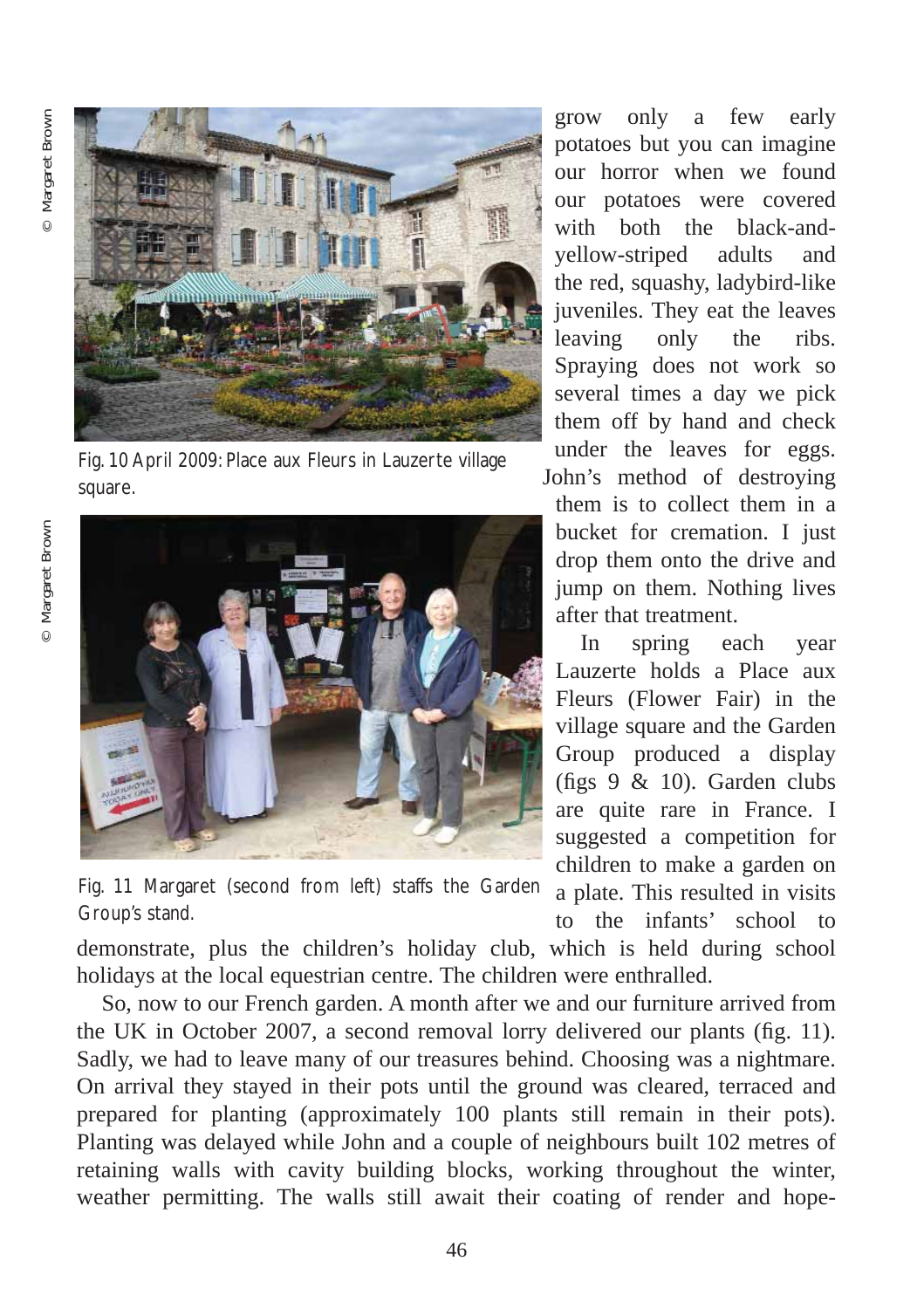fully they will eventually be hidden by climbing and trailing plants (fig. 12).

I decided from the outset that all plants would have to take their chance of survival, as the terrain and climatic conditions were unknown to me. We know the area well, having stayed on holiday nearby with French farming friends for 26 years, but as we usually visited in September the rest of the year's conditions were a mystery. The biggest climatic difference is the huge swing in winter temperatures in 24 hours. two o'clock next afternoon the with plants. temperature has shot to 16°C.



We regularly have overnight Fig. 12 October 2007: a second removal lorry temperatures of  $-8^{\circ}\text{C}$  while by arrived a month after the furniture, this time filled

Hardy perennials are best in April and May. Roses peak in May, about a month ahead of Lincolnshire. Cannas, hedychium and dahlias were left in the ground last winter and all have survived. I'm glad I didn't listen to the books. The real stars have been *Scilla peruviana* (why doesn't everyone grow this?) (fig. 13),

*Convolvulus cneorum*, *Eryngium planum* 'Flüela' (fig. 14) and *E. bourgatii*, *Oenothera speciosa* 'Siskyou' (fig.15), *Scabiousa atropurpurea* 'Chile Black' and *Anemone coronaria* De Caen Group. The anemone corms were bought very cheaply from our local Lidl and after soaking in water overnight, they were planted ten to a pot. When the foliage was 5cm tall, plants were transferred to the front of the borders where they gave a brilliant display for three Wonderful value! Later-flowering right.



months and were great for cutting. Fig. 13 June 2009:'cool' border left,'hot' border